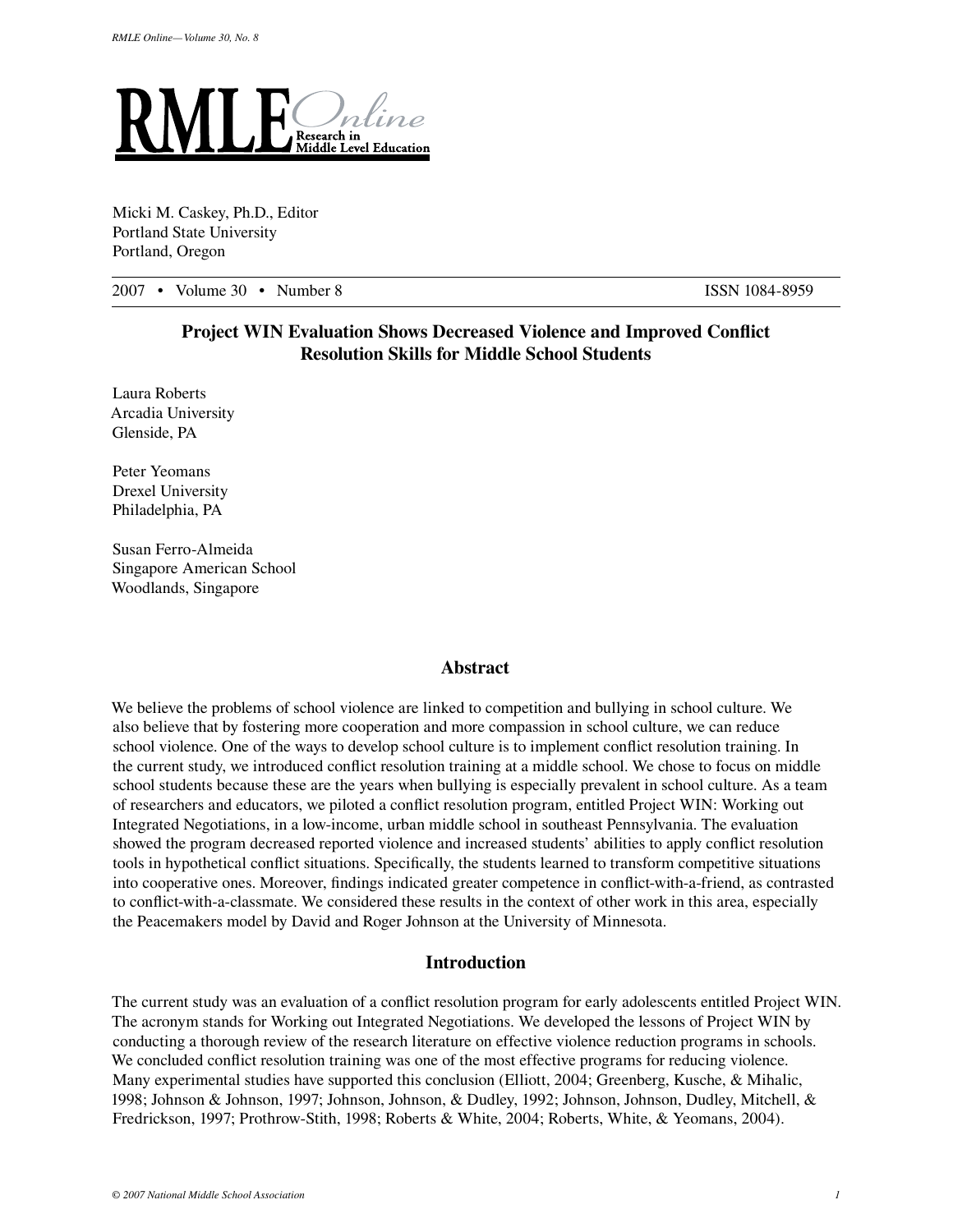Social interdependence theory was the basis for Project WIN. Morton Deutsch first posited this theory back in 1949. Successful programs such as Promoting Alternative Thinking Strategies (PATHS), created by Greenberg et al. (1998) and the Peacemakers program by David and Roger Johnson (Johnson, 1991; Johnson & Johnson, 1997) are also descendants in this theoretical lineage. Social interdependence theory seems to be the lineal key that differentiates successful programs from unsuccessful ones.

Social interdependence theory posits that ideal conditions for constructive conflict resolution exist when (a) there is a cooperative environment and (b) the disputants are skilled in negotiation strategies. Logically, then, we designed our program to (a) include skills to cultivate a more cooperative classroom environment, and (b) teach specific negotiation strategies.

We also drew from another closely related theory called conflict strategies theory, which posits that an individual has two main concerns when faced with a conflict: (1) reaching one's goal, and (2) maintaining a relationship with the opponent (Johnson, 1991; Johnson & Johnson, 1997).

In 1960, Larry Apsey described a theoretical aptitude called *transforming power,* which, he asserted, could help people transform violent, competitive, destructive situations into constructive, cooperative ones. Apsey claimed transforming power was a mystical construct, with a locus of control that transcended human will. We believed we could achieve the modest goal of teaching students some of the components of transforming power. Upon close inspection of Apsey's writing, we found that transforming power included compassion, empathy, and optimism. Therefore, these were the components we sought to teach students with the goal of helping them cultivate a more cooperative classroom environment. We taught students that each of them had access to transforming power and could develop it by adopting certain attitudes and values. To this end we taught a series of values clarification exercises in which we taught guides for developing transforming power. The guides were "self-respect," "caring for others," "think before reacting," "seek a nonviolent solution," and "expect the best."

Some of the negotiation strategies taught in Project WIN were (a) listening skills, (b) anger management, (c) using "I" messages to assert one's feelings during a conflict situation (Kreidler, 1997), (d) expressing one's needs in a conflict situation, and (e) generating solutions that meet one's own needs and the needs of the opponent. The education team also taught students about "you" messages—blaming statements that tend to escalate a conflict. We encouraged students to use "I" messages rather than "you" messages during conflict. (See Roberts et al, 2004, for more detail on the curriculum for Project WIN. Curriculum and lessons guides are also available from the first author.)

Both course content and pedagogy set apart the successful treatment programs from the unsuccessful ones. Our research revealed that successful programs used interactive teaching methods that incorporated behavioral and social skills training (Dishion, 2004; Elliott, 2004). In contrast, the following types of programs have been found to be ineffective and, in fact, make violence problems worse: programs that utilize scare tactics, "tough love," and adults lecturing at students (Dishion; "Get Tough," 2004).

### **Design**

### **Experiment 1**

This was a multi-experimental study. For experiment 1, the research question was: Would violence decrease during the year Project WIN was implemented? Based on prior studies that showed reductions in violence among students who were taught conflict resolution skills (Elliott, 2004; Greenberg et al., 1998; Johnson & Johnson, 1997; Johnson et al., 1992; Johnson et al., 1997; Prothrow-Stith, 1998) we hypothesized violence would decrease during the year that Project WIN was implemented. We expected violence among students in the classrooms that received Project WIN would decrease compared to students in other classes at the same school who did not receive the program. We were also interested in comparing *schoolwide* violence statistics to another school that did not receive Project WIN during the 2002–2003 school year.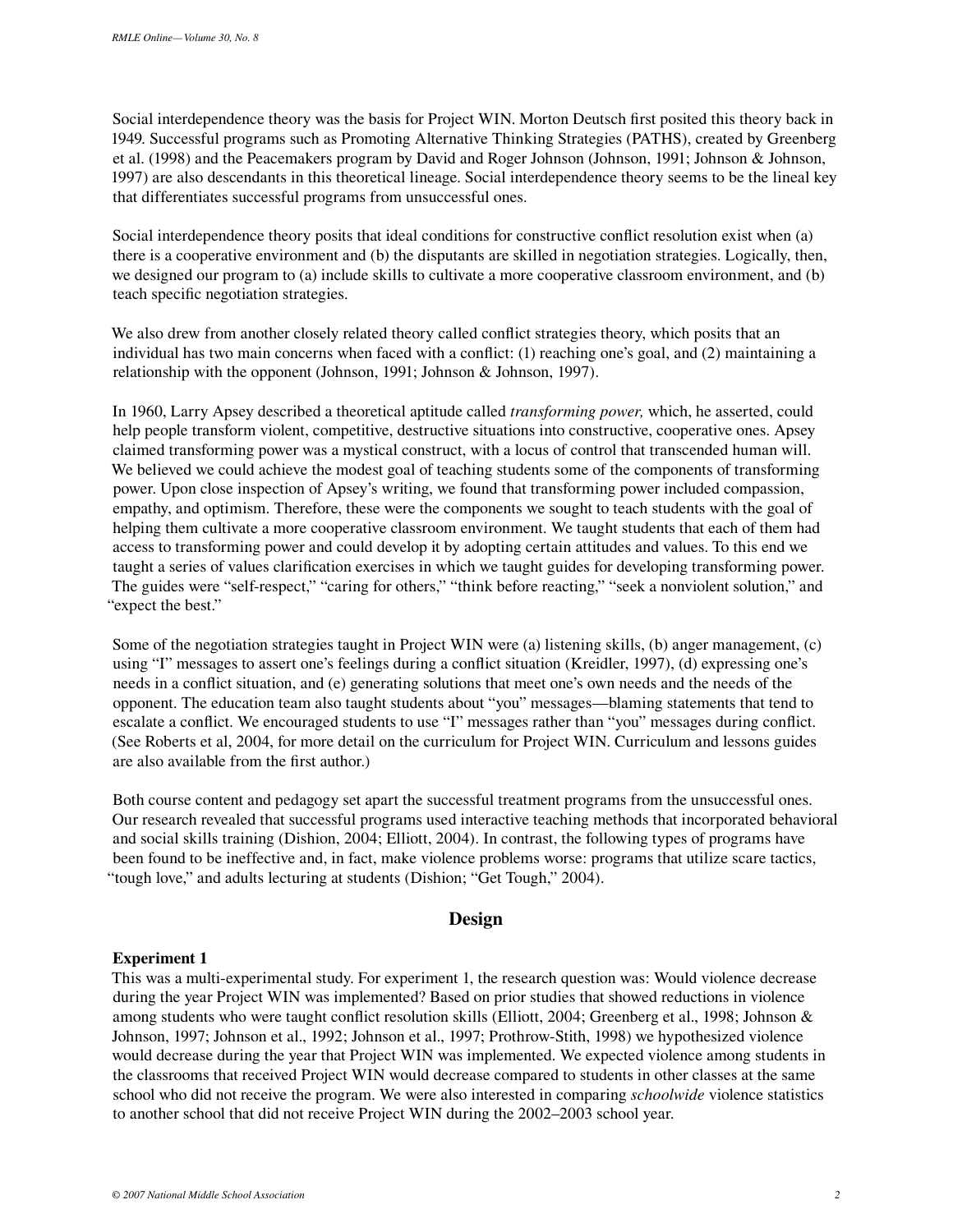#### **Experiment 2**

Experiment 2 had two questions for study as follows.

*Question 2A.* Would Project WIN improve students' abilities to resolve hypothetical conflict scenarios? Based on theory and prior evaluation studies of programs with similar lessons, it was hypothesized that the program would lead to more constructive conflict resolution strategies.

*Question 2B.* Would students respond more constructively to conflict-with-a-friend as contrasted to conflictwith-a-classmate? Social interdependence theory and conflict strategies theory posit that cooperative contexts foster constructive behaviors. Thus, it was hypothesized that students would exhibit higher level skills in the more cooperative context, i.e. conflict-with-a-friend, as contrasted to the more competitive context, i.e. conflictwith-a-classmate at school (Deutsch, 1973; Johnson & Johnson, 1989, 1994).

# **Experiment 1**

### **Method**

*Participants.* This research was conducted near Philadelphia, Pennsylvania, in one of the most economically disadvantaged school districts in the state. Forty percent of the children under the age of 18 live below the poverty line (twice the national rate) with a median family income of \$26,000 (J. DiSabatino, personal communication, August, 2002). The target school contained grades K–8 and operated a "school-within-aschool" middle level model. The school population was approximately 550 students, consisting of primarily African Americans (78%), with 20% Caucasians, and 2% Hispanics. In the fifth grade classrooms that were selected for the implementation of Project WIN, a majority of students were female (64%), African American (75%), and received free or reduced-price lunch (78%). Nineteen percent of the students in the sample were Caucasian and 6% were Hispanic. The free or reduced-price lunch variable provided a proxy for economic status. Students with the greatest financial need were enrolled in the free and reduced-price lunch program.

*Procedure.* The researchers recruited all fifth graders in a low-income, urban, K–8 school and obtained informed written consent from all students and their parents. Students were randomly assigned to two homeroom classes at the beginning of the school year. One homeroom class had 19 students and the other homeroom class had 15 students.

Project WIN, the 17-session conflict transformation program, was taught to one homeroom class in the fall of 2002 and the other homeroom class in the spring of 2003. Each session was about 45 minutes in length and took place in the classroom just after the students' lunch period. The program teacher was a trainer for Woodrock, Inc., a Philadelphia-based nonprofit organization created to promote interracial harmony. His training included a degree in the Curriculum for Conflict Resolution and Peaceable Schools at Lesley College and a certificate from the Alternatives to Violence Program, an international, nonprofit organization created to teach nonviolent strategies to resolve conflicts. In order to ensure fidelity to the curriculum, the principal investigator observed each class session and kept a written transcript of the activities.

*Independent variable.* The independent variable was whether or not a student had participated in Project WIN. We designed the curriculum for Project WIN by conducting a thorough review of the effective conflict resolution programs for middle level students. We selected the components shown to be effective in experimental studies. The specific components of the curriculum drawn from prior literature were integrative negotiation skills training, anger management, and mediation skills. We also included a component designed to help students transform the climate of the classroom from a competitive to a more cooperative environment. All instruction was experiential in nature. In each session, students were actively engaged in the lessons through discussions, brainstorming, and role-playing. Other studies have demonstrated that nonviolence programs with active engagement are more successful than those that rely on adults lecturing to students (Aos, 2004). Roberts et al. (2004) describe the curriculum in greater detail.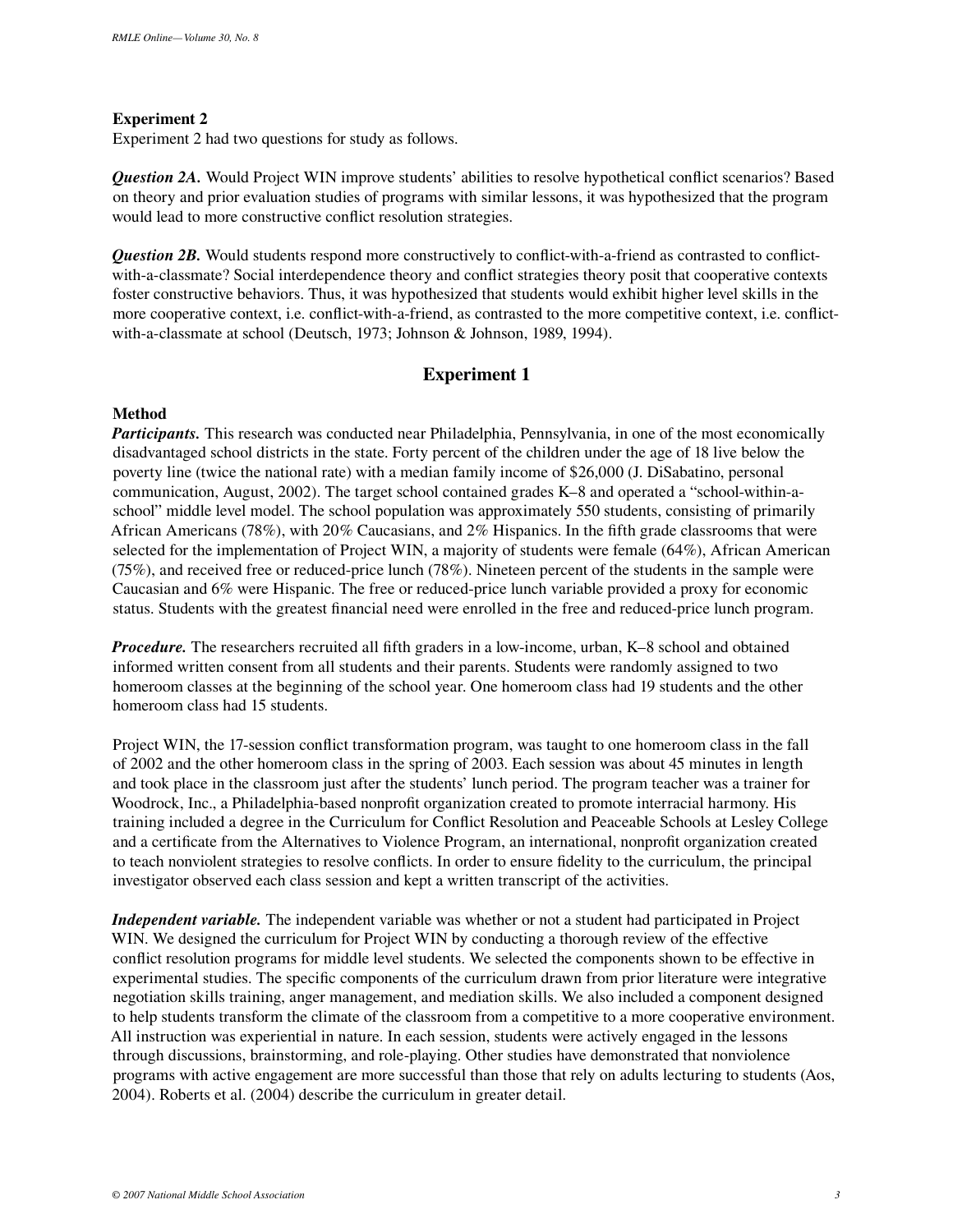*Dependent measure.* We requested information from a school administrator on violent incidents in the target classrooms, and in the school as a whole. The administrator did not respond to our request. Thus, classroomlevel data were not available. Because all Pennsylvania schools have been required to report violence data to the Pennsylvania Department of Education (PDE) each year, schoolwide data were available at the end of the year. Instructions about reporting and defining violence incidents have been published by PDE (2006). To the extent school representatives reported information accurately, we concluded the data were valid and reliable. The comparison school was matched to the target school for school size (*n* = 796), ethnicity (the majority were African American), and socioeconomic status (the majority of students received free or reduced-price lunch).

#### **Results**

According to the PDE website (2006) there were zero violent incidents, zero assaults on students, zero assaults on teachers, zero weapons incidents, zero arrests, zero suspensions, and zero expulsions at the target school during the year Project WIN was implemented (see Table 1). The data indicated a drop in violence from the prior school year. The comparison school showed a steady increase in reported violence over the same time period.

| Project WIN School             | Year before<br>Project WIN<br>2001/2002 | Year of<br>Project WIN<br>2002/2003 | Year after<br>Project WIN<br>2003/2004 |
|--------------------------------|-----------------------------------------|-------------------------------------|----------------------------------------|
| Violent incidents              | 5                                       | $\boldsymbol{0}$                    | $\overline{4}$                         |
| Number of offenders            | 4                                       | $\boldsymbol{0}$                    | 5                                      |
| Assaults on students           | 2                                       | $\boldsymbol{0}$                    | 1                                      |
| Assaults on teachers           | 1                                       | $\mathbf{0}$                        | 1                                      |
| Weapons incidents              | 3                                       | $\overline{0}$                      | 3                                      |
| Bomb threats                   | 1                                       | $\boldsymbol{0}$                    | $\boldsymbol{0}$                       |
| Local law enforcement notified | 3                                       | $\boldsymbol{0}$                    | NR                                     |
| Arrests                        | $\overline{2}$                          | $\boldsymbol{0}$                    | $\overline{2}$                         |
| Suspensions                    | 5                                       | $\overline{0}$                      | 5                                      |
| Expulsions                     | $\overline{0}$                          | $\boldsymbol{0}$                    | $\mathbf{0}$                           |
| Assigned alternate education   | 2                                       | $\boldsymbol{0}$                    | $\overline{2}$                         |

#### Table 1

*Violence Report for Project WIN School and Comparison School over Three-Year Period*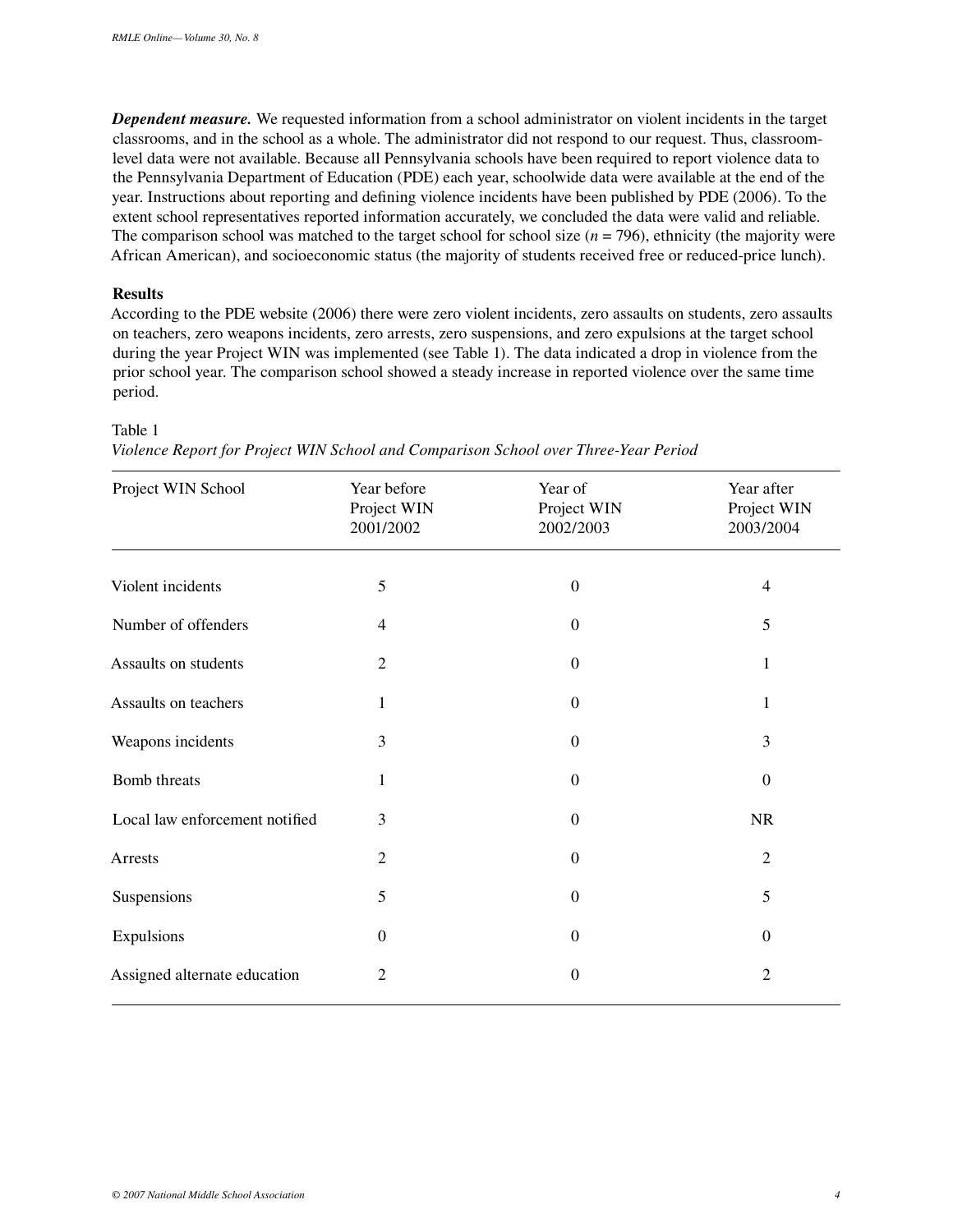#### Table 1 *(continued)*

| Comparison School              | Year before<br>Project WIN<br>2001/2002 | Year of<br>Project WIN<br>2002/2003 | Year after<br>Project WIN<br>2003/2004 |
|--------------------------------|-----------------------------------------|-------------------------------------|----------------------------------------|
| Violent incidents              | 9                                       | 21                                  | 22                                     |
| Number of offenders            | 9                                       | $22\,$                              | 23                                     |
| Assaults on students           | 1                                       | 6                                   | NR <sup>1</sup>                        |
| Assaults on teachers           | 6                                       | $10\,$                              | <b>NR</b>                              |
| Weapons incident               | NR                                      | NR                                  | <b>NR</b>                              |
| Bomb threats                   | $\boldsymbol{0}$                        | 1                                   | $\mathbf{1}$                           |
| Local law enforcement notified | $\boldsymbol{0}$                        | 5                                   | 12                                     |
| Arrests                        | $\overline{0}$                          | $\overline{2}$                      | 7                                      |
| Suspensions                    | NR                                      | NR                                  | <b>NR</b>                              |
| Expulsions                     | <b>NR</b>                               | <b>NR</b>                           | <b>NR</b>                              |
| Assigned alternate education   | $\boldsymbol{0}$                        | $\boldsymbol{0}$                    | 3                                      |

 ${}^{1}NR = not$  reported

# **Experiment 2**

# **Method**

*Participants.* The subjects for Experiment 2 were the same subjects as Experiment 1. The difference was that we conducted a *schoolwide* comparison in Experiment 1 and in Experiment 2, we compared two classrooms within one school. One class was determined to be the treatment group  $(n = 19)$  and the other was the control group  $(n = 15)$ . There were no differences between the treatment group and the control group on any of the demographic characteristics (gender, phi =  $-0.05$ ,  $p < 0.77$ ; race, phi =  $-0.04$ ,  $p < 0.97$ ; and economic status, phi = .11,  $p < .82$ ).

*Independent variable.* The independent variable for Experiment 2 was the same as for Experiment 1, i.e., the implementation of Project WIN.

*Dependent variable.* In September and October 2002, all students received a set of pretraining assessments, which consisted of a 15-minute one-on-one interview and a paper-and-pencil questionnaire. All interviews were conducted by the principal investigator or a research associate. The interview results appear in the current research report. The results of the questionnaire were presented elsewhere by Roberts and White (2004) and by Roberts et al. (2004).

At the end of the training, in December 2002, posttraining assessments were conducted with the same procedure used at pretraining. In addition, the treatment group received a 10-item quiz to check for mastery of the integrated negotiation skills. Some quiz items tested recall on definitions of skills and some items required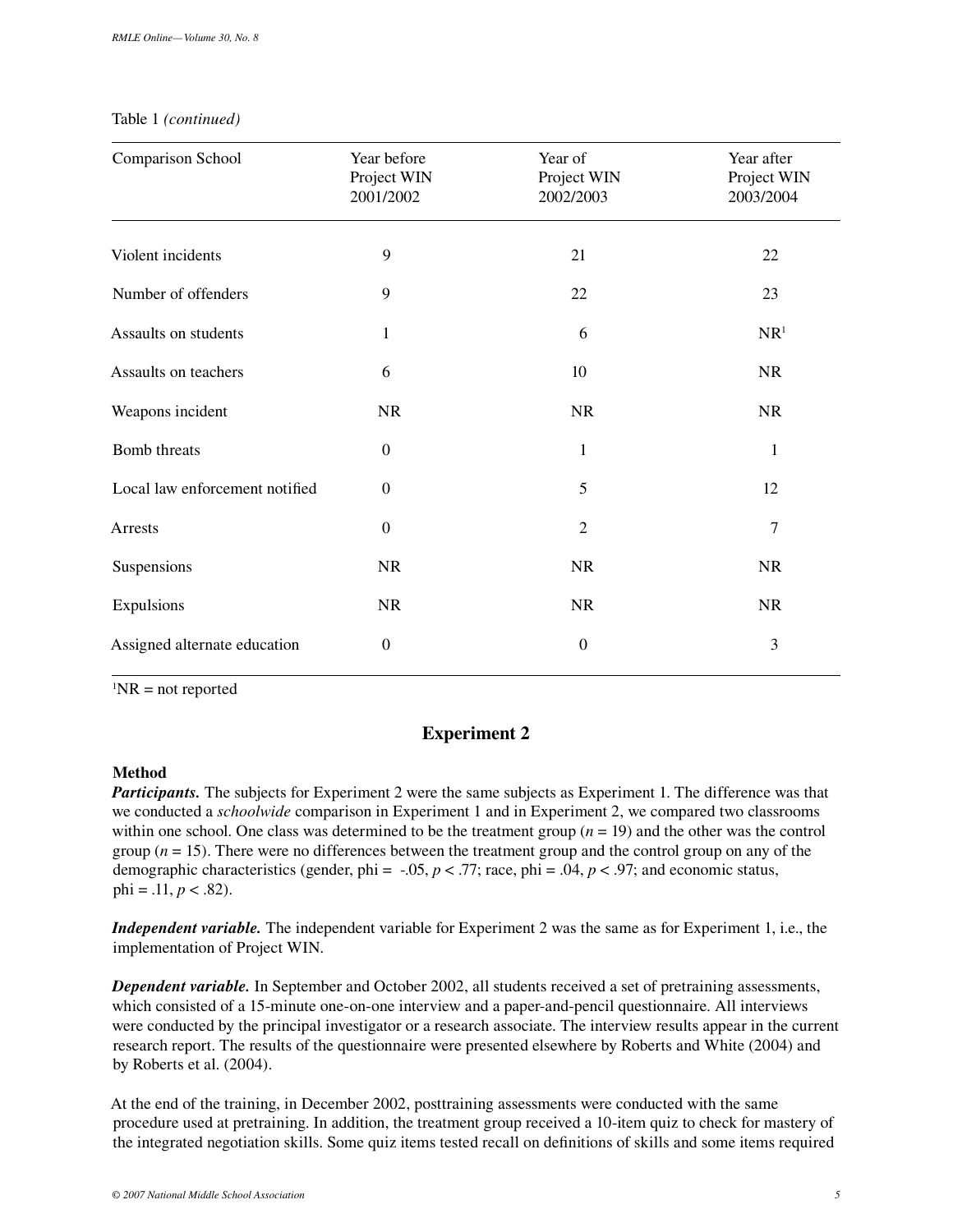students to identify examples of skills. The results of this quiz showed most students (85%) had mastered the course content. We considered a score of 80% or better as an indication of mastery. The three students who did not achieve a score of 80% or better had several school absences, which may explain their lower scores. More detailed results were presented in Roberts et al. (2004).

During the interview, students were presented with two different conflict situations and were asked what they would do in each situation. The first scenario pertained to a conflict-with-a-classmate over taking turns at the computer in school. The second scenario, modeled after Johnson et al. (1997), pertained to a conflict-with-afriend about how to spend a Friday evening. Johnson and his colleagues presented written conflict situations and requested each student to provide a written response explaining how he or she would behave in each situation. In the current study, the researchers modified the study format by reading the conflict scenarios to the students and recording their responses in writing and with tape recordings. This step was taken to control for possible reading and writing difficulties. The two conflict scenarios were as follows:

- 1. Conflict-with-a-classmate: Suppose you had your name on a list at school to use the computer in your classroom at 2:00 p.m. When you go to the computer at that time, another student, Alex, is using it. You explain that it is your turn, but Alex won't stop working on the computer. What would you do if you found yourself in this situation?
- 2. Conflict-with-a-friend: Suppose you and your friend Chris have a tradition of spending Friday evenings together. You have a lot in common with Chris and usually enjoy the same kinds of activities. One Friday, however, you have a disagreement. You want to go out with Chris to meet some other kids at a party, but Chris invites you over to watch a movie on TV. You and Chris have different ideas about what to do on this particular Friday evening. What would you do if you found yourself in this situation?

One of the two researchers interviewed each student in the teacher's lounge during a quiet reading period. After presenting the scenario, the researcher wrote down each student's response. If a particular student did not respond, the researcher gave two open-ended prompts to encourage the student.

After the interviews were completed, both researchers coded all responses in two different ways, as modeled by Johnson and his colleagues (1997). First, responses were coded according to a Strategy Constructiveness Scale developed from prior studies; second, responses were classified into categories as defined by conflict strategies theory (Johnson & Johnson).

With regard to the Strategy Constructiveness Scale, the responses were coded from the most destructive to the most constructive behavior. More specifically, the codes for the conflict-with-a-classmate were:  $1 = \text{ tell the}$ teacher,  $2 = \text{command/request}, 3 = \text{positive withdrawal}, 4 = \text{invoke norms}, 5 = \text{generate solutions}, \text{and}$  $6$  = negotiations. The codes for the conflict-with-a-friend were 1 = negative withdrawal, 2 = command/request,  $3 =$  positive withdrawal,  $4 =$  invoke norms,  $5 =$  generate solutions,  $6 =$  negotiations. Each researcher read and coded all of the responses. In some cases, a student would mention a lower-level response, and then elaborate the answer by offering a higher-level response. In these cases, the answer was coded according to the higherlevel response. Kendall's *tau-b* statistic was selected to examine interrater reliability; this statistic is designed to examine correlations between paired, ordinal-level data. The correlations, provided in Table 2, were all significant and the coding was deemed reliable.

With regard to conflict strategies theory, each response was coded as follows:  $1 =$  forcing,  $2 =$  withdrawing,  $3 =$  smoothing,  $4 =$  compromising,  $5 =$  negotiating. Each interview was coded by two researchers and each respondent was assigned a code based on his or her highest level response. Kendall's *tau-b* coefficients were computed to examine interrater reliability. These coefficients, reported in Table 1, were all significant and coding was deemed reliable.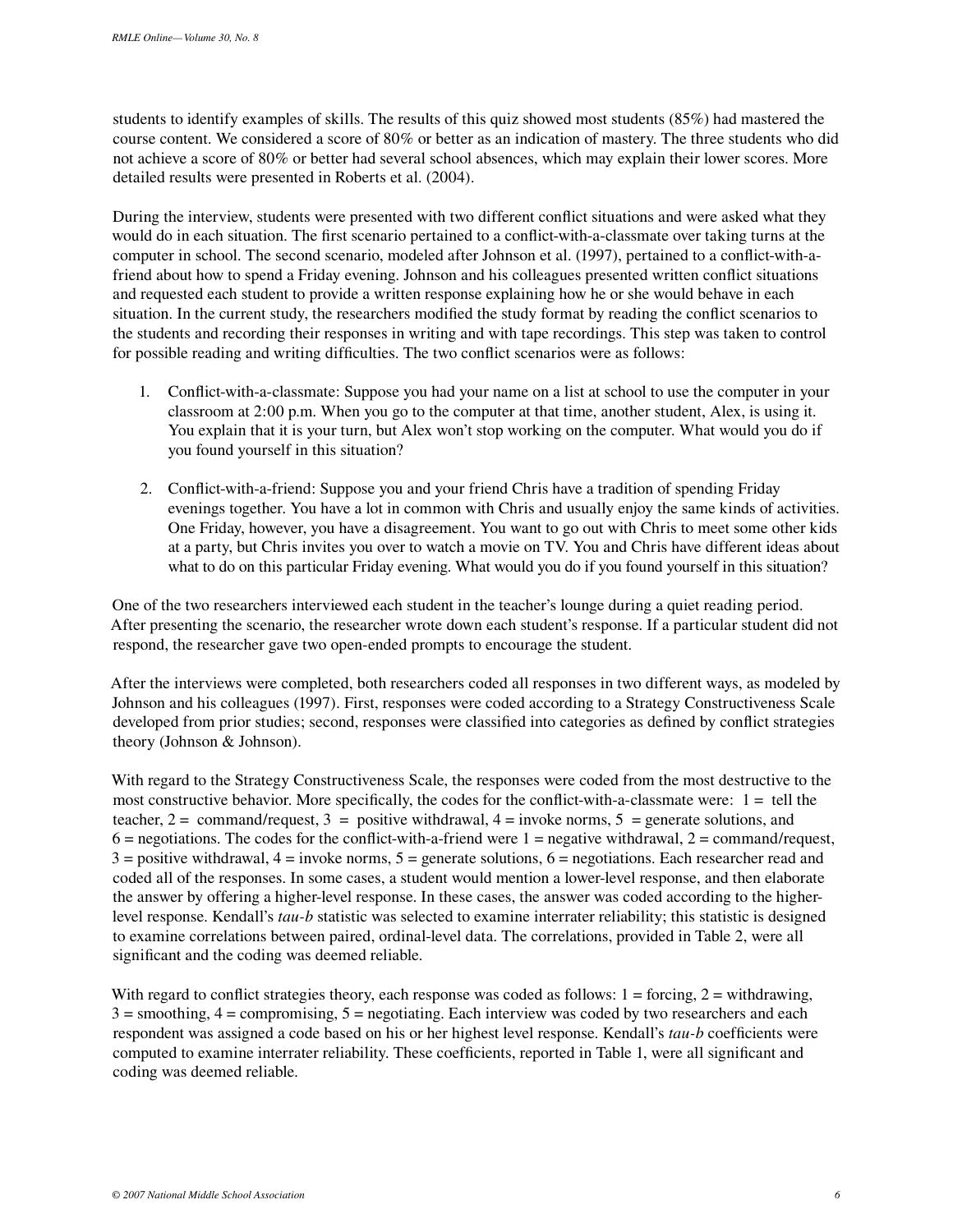## Table 2

|  | Reliability Coefficients for Conflict-With-a-Classmate and Conflict-With-a-Friend |  |  |
|--|-----------------------------------------------------------------------------------|--|--|
|  |                                                                                   |  |  |
|  |                                                                                   |  |  |

| <b>Measure</b>                    |          | Kendall's tau-b |  |
|-----------------------------------|----------|-----------------|--|
|                                   | Pretest  | <b>Posttest</b> |  |
| Conflict-with-a-classmate         |          |                 |  |
| <b>Strategy Constructiveness</b>  | $.46*$   | $75***$         |  |
| <b>Conflict Strategies Theory</b> | $71***$  | $72***$         |  |
| Conflict-with-a-friend            |          |                 |  |
| <b>Strategy Constructiveness</b>  | $.47**$  | $.62***$        |  |
| <b>Conflict Strategies Theory</b> | $.55***$ | $.62***$        |  |

*Note: n* = 34 \**p* < .05 \*\**p* < .001 \*\*\**p* < .0005

### **Results**

*Conflict-with-a-classmate.* Strategy Constructiveness results for the conflict-with-a-classmate (pertaining to access to the computer) showed most students in the treatment group and control group offered low level responses at pretest (e.g., "I would tell the teacher," or "I would ask the other student to get off the computer.") At posttest, most students in the control group continued to offer low-level responses.

Consistent with the hypothesis, however, students in the treatment group provided higher level responses at posttest. For example, one student claimed he would have invoked norms for mutual respect as follows:

I say, 'Alex, I [am] not trying to be mean, but I would like the respect you want. If you want me to show respect when you come in and I'm on the computer, you'd want me [to log] off.'

Approximately three-quarters of the students in the treatment group offered responses that incorporated constructive negotiations, such as the following: "I [would] use [an] 'I' message: I feel sad when I ask you to get up nicely and you don't."

In one lesson, the teacher provided a picture of a large thermometer on the board. He explained when anger increases, a conflict heats up. He used the rising temperature in the thermometer to represent the increasing tension during a conflict. One student demonstrated his understanding of the thermometer metaphor in the following example: "I'd use a couple 'I' messages. If he used 'you' messages, I'd try to calm him down so the thermometer doesn't go all the way up."

Mean scores for the Strategy Constructiveness Scale for the treatment and control groups at pretest and posttest are displayed in Table 3 and depicted visually in Figure 1. We analyzed these differential patterns of change with analysis of covariance (ANCOVA). The posttest score was the dependent variable, the pretest score was the covariate, and group membership was the predictor. These results (see Table 4) showed the treatment group exhibited significant improvement on the Strategy Constructiveness Scale, relative to the control group (*F* [1, 31] = 52.39, *p* < .0005). Moreover, the impact of the intervention accounted for 63% of the variance in change on the dependent variable, which is considered a moderate effect size (Cohen & Cohen, 1983). Because this test showed unequal variances across groups, a second analysis was conducted to examine the result when equal variance was not assumed. This test confirmed the finding of the initial test.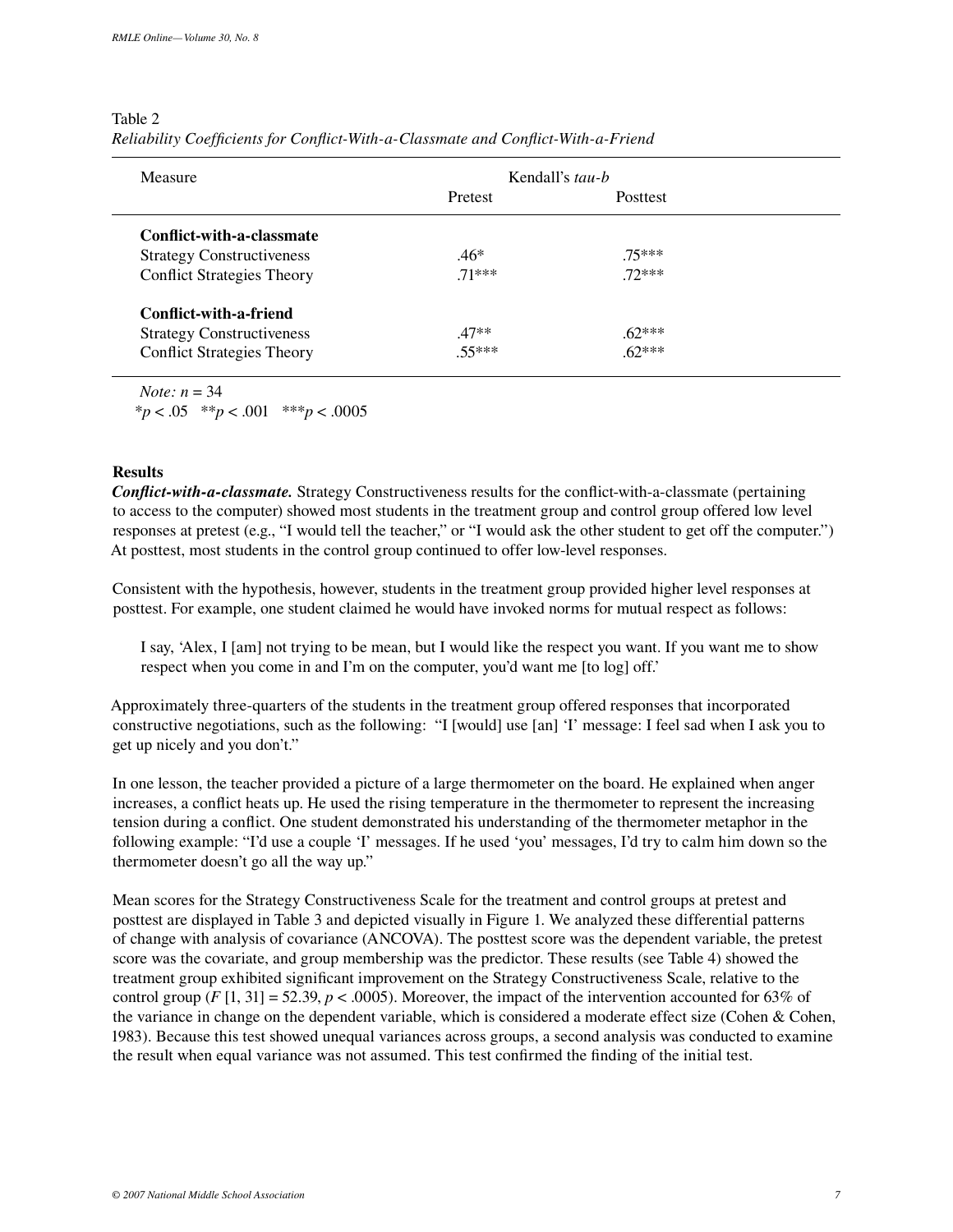### Table 3

*Means and Standard Deviations of Coded Responses for Treatment and Control Groups*

| Measure                    | Control <sup>a</sup> |                 | Treatment <sup>b</sup> |                 |
|----------------------------|----------------------|-----------------|------------------------|-----------------|
|                            | Pretest              | <b>Posttest</b> | Pretest                | <b>Posttest</b> |
| Conflict-with-a-classmate  |                      |                 |                        |                 |
| Strategy                   |                      |                 |                        |                 |
| Constructiveness           | 2.07(0.80)           | 2.07(0.70)      | 2.05(1.08)             | 5.26(1.76)      |
| <b>Conflict Strategies</b> | 1.40(0.83)           | 1.40(0.91)      | 1.21(0.63)             | 4.37(1.50)      |
| Conflict-with-a-friend     |                      |                 |                        |                 |
| Strategy                   |                      |                 |                        |                 |
| Constructiveness           | 4.87(1.36)           | 3.93(1.33)      | 3.95(1.75)             | 5.16 (1.64)     |
| <b>Conflict Strategies</b> | 4.07(1.03)           | 3.40(0.83)      | 3.58(1.07)             | 4.47(0.96)      |

 $a_n = 15$ .  $b_n = 19$ .

#### Table 4

*Analysis of Covariance of Coded Responses for Treatment and Control Groups*

| Measure                                | df | $\boldsymbol{F}$ | eta | $\boldsymbol{p}$ |  |
|----------------------------------------|----|------------------|-----|------------------|--|
| Conflict-with-a-classmate              |    |                  |     |                  |  |
| <b>Strategy Constructiveness Scale</b> | 1  | 52.39***         | .63 | .0005            |  |
| Error                                  | 31 | (1.64)           |     |                  |  |
| <b>Conflict Strategies</b>             |    | 52.86***         | .63 | .0005            |  |
| Error                                  | 31 | (1.48)           |     |                  |  |
| Conflict-with-a-friend                 |    |                  |     |                  |  |
| <b>Strategy Constructiveness Scale</b> |    | $12.59**$        | .29 | .001             |  |
| Error                                  | 31 | (1.73)           |     |                  |  |
| <b>Conflict Strategies</b>             |    | 19.38***         | .39 | .0005            |  |
| Error                                  | 31 | (.66)            |     |                  |  |

*Note:*  $n = 34$ . Values enclosed in parentheses represent mean square errors. \*\**p* < .001 \*\*\**p* < .0005

With regard to Conflict Strategies Theory, most students in the treatment and control groups at pretest offered low-level responses such as telling the teacher, commanding the other student to get off the computer, or simply repeating earlier requests. These responses were coded as "forcing" according to this theory. At posttest, a large majority of students in the treatment group gave higher level responses which included smoothing (e.g., "I'll just wait a little longer,") compromising (e.g., "Maybe we can split the hour; thirty minutes each,") and negotiation as follows:

"I would work it out with him."

"I would ask him, 'What the matter?' 'Cause lots of time when people get mad real fast, there something wrong at home; maybe his parents got divorced."

"I'd say, 'I'm working on something important.' I try to make it a win/win. I say 'Alex, I'll get on the computer today and let you on tomorrow … We both get what we want'."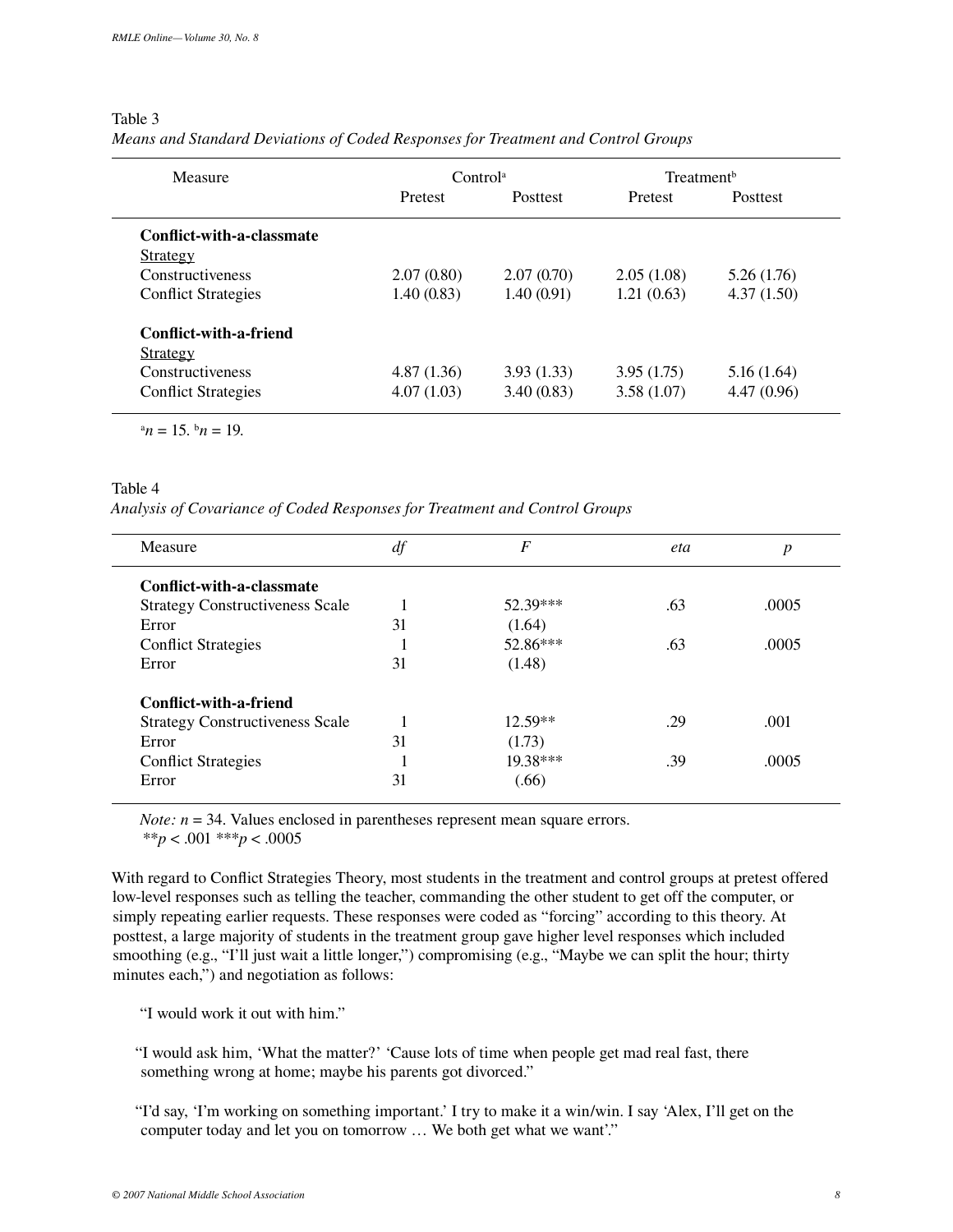



In comparison, most of the control group students persisted with forcing, a low-level type of response, at posttest.

The mean scores for each group at pretest and posttest are presented in Table 3 and visually in Figure 1. The mean-level changes were examined with analysis of covariance, with posttest scores as the dependent variable; group (experimental versus control) as the independent variable; and pretest scores as the covariate. According to this analysis (see Table 4), the treatment group showed significantly greater improvements in the level of their responses relative to the control group ( $F[1, 31] = 52.86$ ,  $p < .0005$ .) Moreover, the effect of the program accounted for 63% of the variance in posttest scores, which was considered a moderate effect size, according to Cohen and Cohen (1983).

*Conflict-with-a-friend.* In the conflict-with-a-friend, the researchers asked students to consider a conflict about social plans for a Friday night. For the Strategy Constructiveness Scale at pretest, students generally offered constructive responses in which the conflict was reframed. Instead of viewing the situation as an either/or choice, students claimed both outcomes could occur sequentially. For example, typical responses were "I would go to the party and then go to Chris's house," or "I'd tell Chris that after we meet some friends, we go to your house and watch the movie."

At posttest for the treatment group, there was an increase in the constructive level of responses. For example, one student invoked a turn-taking norm as follows: "I'd have to know all the facts. Last week, did we do something he wanted to do? If it was my turn, we would go to the party."

One student suggested using transforming power to change a competitive situation to a cooperative one. Her response was as follows: "I try to use transforming power by saying, 'Hey, how about you bring the movie and we watch it at [the party]'." In contrast to the treatment group, the proportion of students in the control group who offered constructive responses declined from pretest to posttest.

The means and standard deviations for each group at pretest and posttest are displayed in Table 3 and depicted visually in Figure 2. The researchers conducted an analysis of covariance (ANCOVA) with posttest score as the dependent variable, pretest score as the covariate, and group (treatment versus control) as the independent variable. This analysis (see Table 4) showed the differential patterns of change for the two groups were significant  $(F[1, 31] = 12.59, p < .001)$ . More specifically, the treatment group improved on the Strategy Constructiveness Score and the control group declined. Project WIN accounted for 29% of the variation in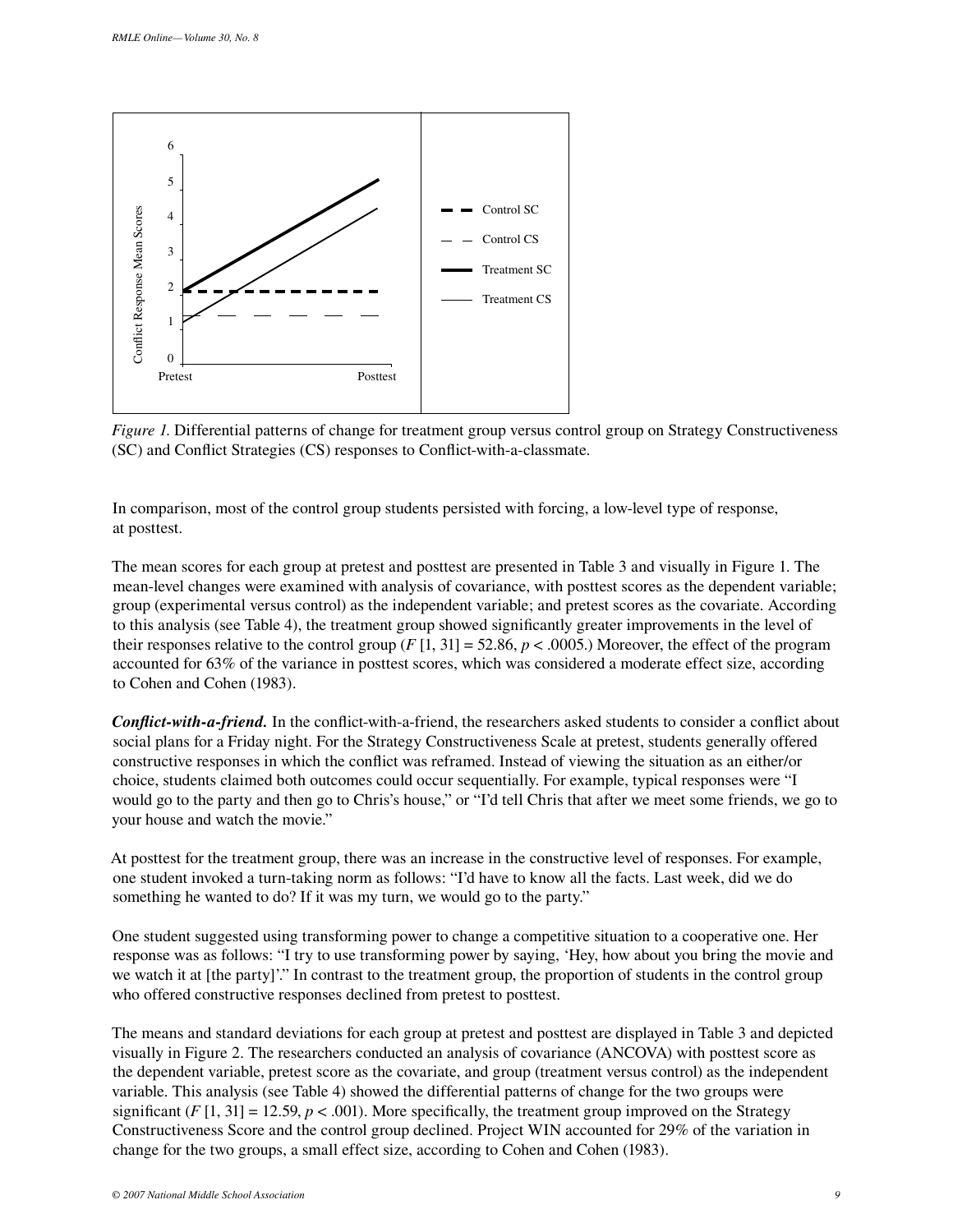

*Figure 2.* Differential patterns of change for treatment group versus control group on Strategy Constructiveness (SC) and Conflict Strategies (CS) responses to Conflict-with-a-friend.

With regard to conflict strategies theory, a similar coding pattern was found. Students in both groups offered relatively high-level responses at pretest. At posttest, students in the treatment group showed improvement and students in the control group showed decline. Typically, students in the post treatment group offered integrated solutions that met the needs of both people in the conflict. For example, one student suggested the following:

"I'd say, 'You could record the movie and we could watch it on tape after the party'."

Students in the treatment group exhibited negotiation skills such as listening for feelings and taking their friend's perspective as follows:

- "I would listen for [Chris's] feelings."
- "Maybe he had a good reason [to skip the party]. Maybe the kid who was having the party plays tricks on him and busts on him."

"[I would] be supportive to Chris, make sure I understand him."

Mean scores are displayed in Table 3 and depicted visually in Figure 2. We conducted an ANCOVA to test whether these differential patterns of change were significant. Results (see Table 3) showed significantly greater improvement for the treatment group relative to the control group  $(F[1, 31) = 19.38, p < .0005)$ . Moreover, the treatment had a moderate effect size, accounting for 39% of the differences between groups from pretest to posttest.

*Contrasting conflict-with-a-classmate versus conflict-with-a-friend.* We hypothesized that students would provide more constructive responses to the conflict-with-a-friend scenario as compared to the conflict-with-aclassmate scenario. The researcher computed paired samples *t*-tests at pretest and at posttest for each group. These results are provided in Table 5. There were eight tests of this hypothesis (two groups [treatment and control], two time periods [pretest and posttest], and two coding schemes [strategy constructiveness and conflict strategies]). In order to control for type I error, the researcher used the Bonferroni adjustment for the alpha level (.05/8 tests = .006). Thus, the criterion for significance was  $p < .006$ . At pretest, conflict-with-afriend was significantly more constructive than conflict-with-a-classmate. At posttest, conflict-with-a-friend remained higher than conflict-with-a-classmate for the control group. For the treatment group at posttest, however, the scores for the conflict-with-a-friend and the conflict-with-a-classmate skills were not significantly different.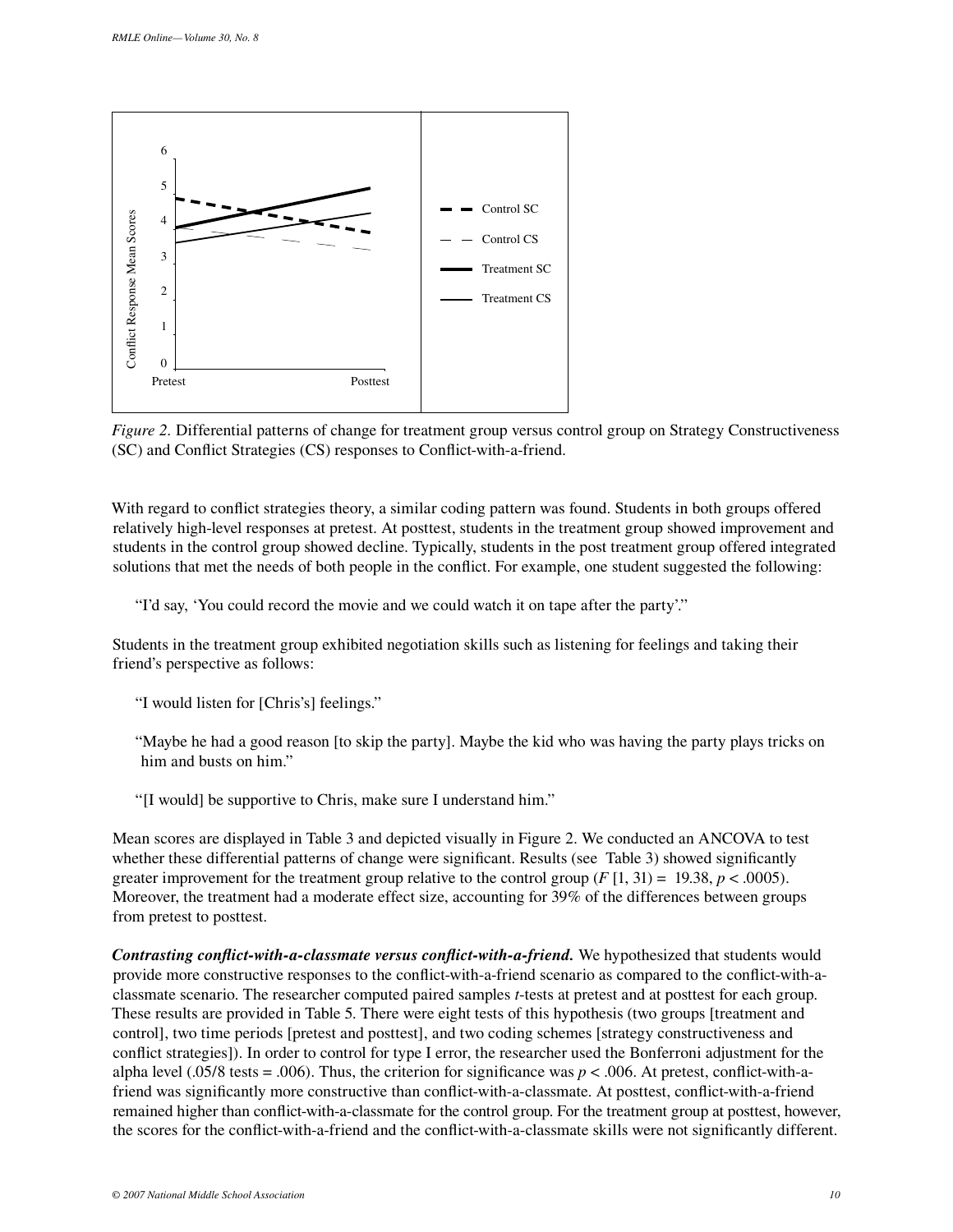# Table 5

| Measure                          | Pretest |            |                  | Posttest |                  |                  |
|----------------------------------|---------|------------|------------------|----------|------------------|------------------|
|                                  | df      | t          | $\boldsymbol{p}$ | df       | t                | $\boldsymbol{p}$ |
| <b>Strategy Constructiveness</b> |         |            |                  |          |                  |                  |
| Treatment Group <sup>a</sup>     | 18      | $-4.39***$ | .0005            | 18       | .32              | .76              |
| Control Group <sup>b</sup>       | 14      | $-7.36***$ | .0005            | 14       | $-4.53***$ .0005 |                  |
| <b>Conflict Strategies</b>       |         |            |                  |          |                  |                  |
| <b>Treatment Group</b>           | 18      | $-8.23***$ | .0005            | 18       | $-42$            | .68              |
| Control Group                    | 14      | $-8.37***$ | .0005            | 14       | $-5.68***.0005$  |                  |

*Paired t-Tests Comparing Conflict-With-a-Classmate versus Conflict-With-a-Friend by Group, Coding Scheme, and Time*

 $a_n = 19$ .  $b_n = 15$ . \*\*\* $p < .0005$ 

# **Discussion**

The results showed Project WIN was effective at reducing violence at the target school. Reported violence dropped to zero during the year Project WIN was implemented. There were no violent incidents, assaults, arrests, or suspensions reported during the implementation year. In comparison, another school matched for size, ethnicity, and SES showed steady increases in reported violence over the same time period. We can infer that the students' use of the skills taught in Project WIN caused the drop in reported violence. We expected to see a drop in reported violence for the target class. We were surprised to see a schoolwide effect. These findings *do* make sense, however, given that our intervention was based on the social interdependence theory. It is reasonable to conclude that students in the target class taught their skills, by modeling to others at the school during the social time spent together (e.g., lunch period, playground, walking to and from school). We believe that once a critical mass starts to use Project WIN skills, transforming power takes effect, and violence drops.

Project WIN was effective at boosting students' constructive responses to conflict scenarios. This finding is consistent with other positive evaluations of the same program on different outcome measures (Roberts & White, 2004; Roberts et al., 2004) and the evaluations of the Peacemakers model, which also uses experiential lessons to teach social skills in middle school (Johnson et al., 1997) and in elementary school (Johnson et al., 1992; Johnson, Johnson, Dudley, & Acikgoz, 1994).

The students in the treatment group had learned to process conflicts in more cooperative ways. Instead of viewing outcomes as simplistic 'winner take all' situations, they learned to consider more complex possibilities in which both people could come out ahead, and in which both parties could win. Other successful conflict resolution programs have also taught students to transform competitive situations into cooperative ones (Greenberg et al., 1998; Johnson & Johnson, 1989, 1995; Prothrow-Stith, 1991). Transforming power, which is the ability to transform competitive situations into cooperative ones, is emerging in the research as a key aptitude for successful conflict resolution.

As predicted, students generally had more constructive responses for conflict-with-a-friend than for conflictwith-a-classmate. Consistent with this finding, Johnson and Johnson (1989, 1994) found schools are dominated by competitive norms, which would explain the less constructive responses with classmates.

An unexpected result for the control group was a decline in scores for the conflict-with-a-friend. Although the students in the control group initially had high-level skills for the conflict-with-a-friend, these skills declined over the duration of the study. Perhaps this decline is linked to contextual changes that take place in early adolescence. The study took place just after students started fifth grade. Students, at this juncture, develop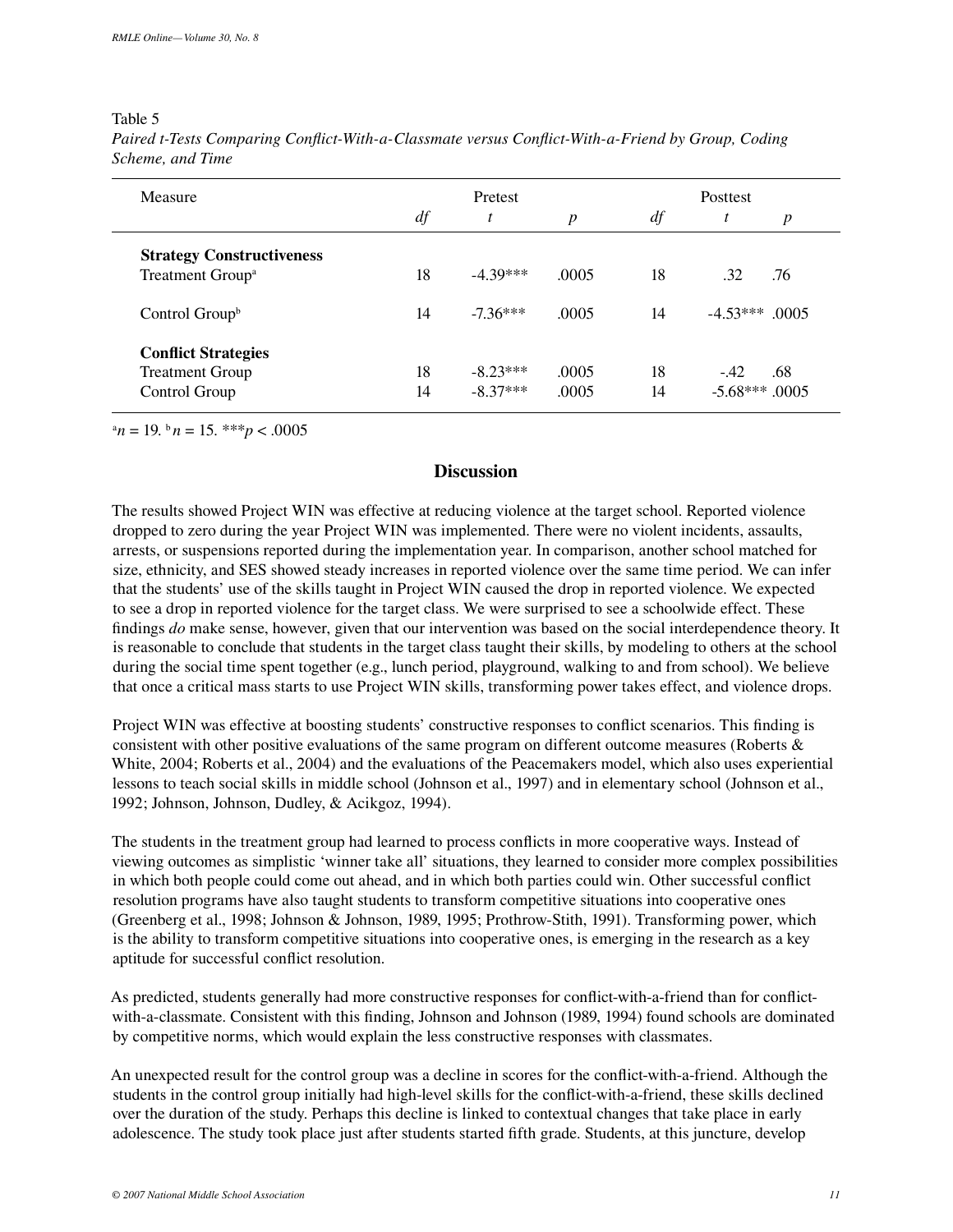more competitive attitudes toward peers (Roberts et al., 2004) and engage in more fighting and bullying (Centers for Disease Control and Prevention, 1990; Oregon School Boards Association, 2001). This research points to early adolescence as a critical age when teachers should reinforce conflict resolution skills to prevent the decline we observed in this study.

One of the strengths of the current study is the use of ANCOVA to analyze change on the dependent variables. This is an improvement upon the gain scores reported in a similar study by Johnson and his colleagues (1997). The advantage of ANCOVA over the use of gain scores is greater control over the error term embedded in the pretest score (Cronbach & Furby, 1970; Cohen & Cohen, 1983). Another statistical advantage of the current study is that it includes a report of mean scores along with the inferential tests of group differences between mean scores. In contrast, the Johnsons' 1997 study provided inferential tests of differences between mean scores, but did not provide the mean scores. It is recommended in future research that the descriptive and inferential tests should be carefully matched as in the current study. Another statistical strength of the current study is the inclusion of effect sizes. These statistics are beneficial because they allow for comparisons of effectiveness from one program to the next, and also for meta-analyses across many studies. Elliott (2004) recommends that researchers include effect sizes to allow for better understanding of commonalities among effective violence reduction interventions. Other strengths of the current study are the experimental design and the theoretical and empirically based foundation.

Because this is a pilot study, the sample is small. A possible confounding variable of the experimental design is the effect of the homeroom teacher. Although the two fifth grade teachers worked as a team, during periods of academic instruction each class is taught by the homeroom teacher. Therefore, it is possible that the improvements on constructive responses in the treatment group could be due to behaviors of their homeroom teacher. Another confounding factor for internal validity pertains to instrumentation. There is a need to add more conflict scenarios to allow for additional reliability checks. Despite these limitations, the results of this study provide useful insights and warrant further research.

These results generalize to students with characteristics similar to the study sample, more specifically, to low income, urban, middle school students with a high proportion of minority representation. In addition, the results will generalize to other fifth grade classes in the target school in the years ahead. There is a need for more research on violence reduction among low-income, urban samples because they represent a population at high risk (Prothrow-Stith, 1991). It is also recommended that future researchers in this field conduct observational studies of students on the playground and in the cafeteria to understand how students apply their conflict resolution skills to real life situations.

According to the National Institutes of Health (NIH) (2004), effective interventions are currently underutilized and ineffective interventions (e.g., scare tactics, boot camps) are over utilized and sometimes unsafe. The NIH recommends discarding ineffective programs. Further, the NIH claims research in this area has progressed at a rapid pace over the past 10 years and all stakeholders (i.e., school administrators, funding agencies, federal agencies) should draw from this strong body of research to choose and support effective programs. Effective programs are ones, like Project WIN, that (a) use experiential methods to teach conflict resolution skills and (b) teach values that help students transform competitive situations to cooperative ones.

There is a pressing need for researchers to forge stronger liaisons with practitioners, in particular with school superintendents and principals. One way researchers can do this is by using language that recognizes the practical economic realities school administrators face each day. For example, researchers can emphasize that the benefits of this technology more than cover the costs (Aos, 2004). In addition, it is recommended that researchers seek out school administrators who are already engaged in systematic violence reduction initiatives and offer guidance in the form of research expertise.

There is also a need for researchers to connect with people in the school community, with parents, school board members, law enforcement officers, clergy, and mental health professionals. Many of these people probably do not know about the scientific evidence that supports the use of conflict resolution. If people in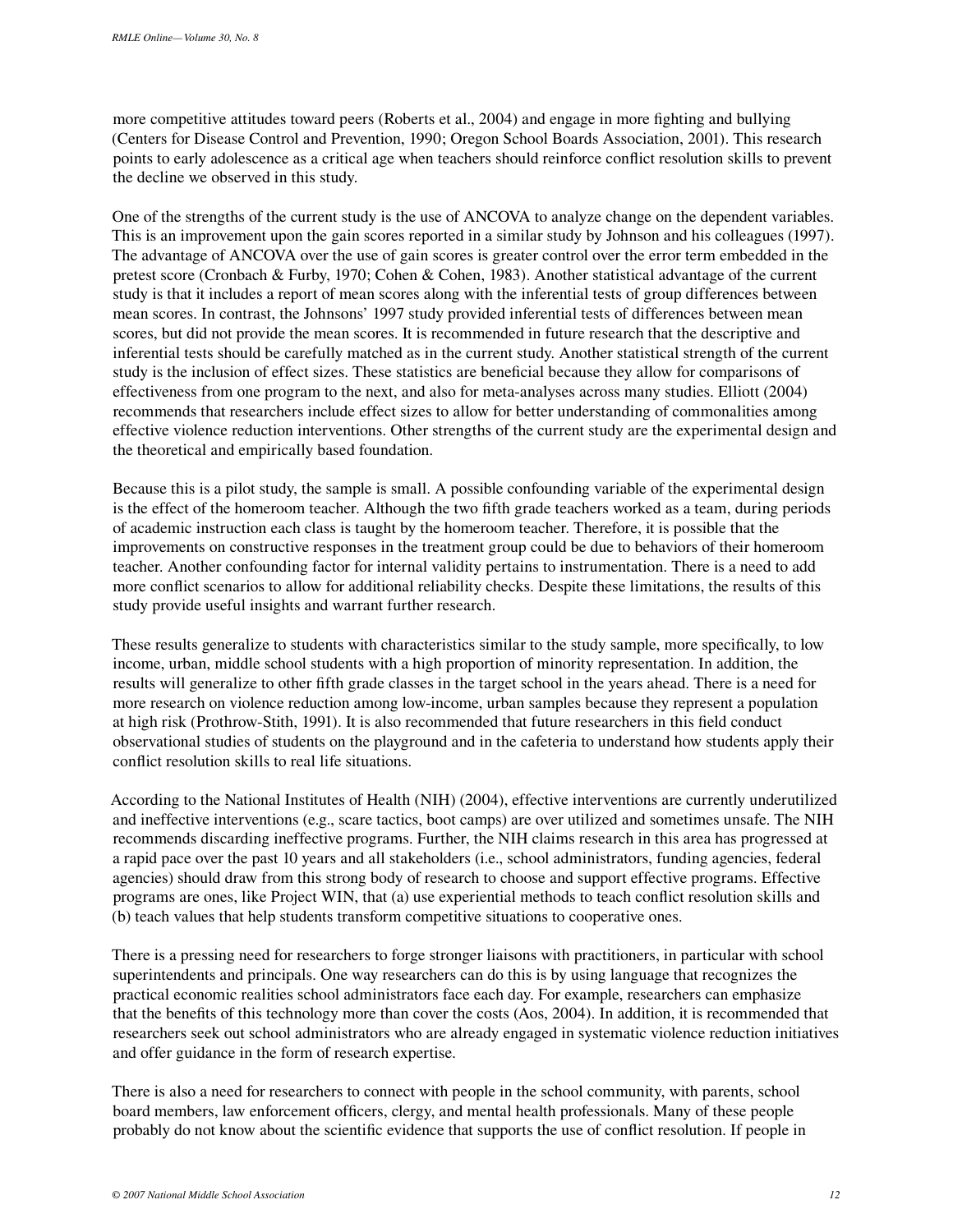the community learn how effective these skills are, they might begin to work together to implement conflict resolution in their schools. They might also begin to use these skills in their own lives and homes, so that students bring the spirit of cooperation with them to school in the morning.

Key to our success will be our effective communication with visionary people in local communities. There is a wise proverb about seeking out and finding those with vision. An ordinary person looks at a stone and sees only a simple stone. A craftsperson observes a stone and sees more. He or she sets eyes on the stone and thinks, "I could find more of these stones, put them together with mortar and build a wall." An architect, a designer, has even greater vision. In that small stone an architect sees an entire building, a church or a school, a place of higher purpose. The visionaries among us see the higher purpose of all small things. We hope our work in conflict resolution will inspire the visionaries in many towns and cities across the country to see the higher purpose of this one small stone as we build safer schools and safer communities for our children's future.

*Note:* We appreciate the financial support of George White at Lehigh University, the Shoemaker Foundation, and Yardley Monthly Meeting. We also appreciate the collaborative contributions of Woodrock, Inc., Juan Baughn at Edison Schools, Inc., and Janet Unger.

# **References**

- Aos, S. (2004, October). Costs and benefits of different prevention and intervention systems. In *Interventions to reduce violence and related behaviors: Commonalities, costs, and practice.* Symposium conducted at National Institutes of Health State-of-the-Science Conference: Preventing Violence and Related Health-Risking Social Behaviors in Adolescents, Bethesda, MD.
- Apsey, L. (1960). *Transforming power for peace.* Philadelphia, PA: Friends General Conference.
- Centers for Disease Control and Prevention. (1990). *Youth risk behavior surveillance system* (YRBSS). Atlanta, GA: Author.
- Cohen, J., & Cohen P. (1983). *Applied multiple regression/correlation analysis for the behavioral sciences.*  Hillsdale, NJ: Erlbaum.
- Cronbach, L. J., & Furby, L. (1970). How should we measure "change"—or should we? *Psychological Bulletin, 74*(1), 68–80.
- Deutsch, M. (1949). A theory of cooperation and competition. *Human Relations, 2,* 129–152.
- Deutsch, M. (1973). *The resolution of conflict.* New Haven, CT: Yale University Press.
- Dishion, T. J. (2004, October). Features of ineffective and/or unsafe interventions. In *Interventions to reduce violence and related behaviors: Commonalities, costs, and practice.* Symposium conducted at National Institutes of Health State-of-the-Science Conference: Preventing Violence and Related Health-Risking Social Behaviors in Adolescents, Bethesda, MD.
- Elliot, D. S. (2004, October). Commonalities among safe and effective interventions. In *Interventions to reduce violence and related behaviors: Commonalities, costs, and practice.* Symposium conducted at National Institutes of Health State-of-the-Science Conference: Preventing Violence and Related Health-Risking Social Behaviors in Adolescents, Bethesda, MD.

'Get tough' youth programs are ineffective, panel says. (2004, October 17). *The New York Times,* p. 10.

Greenberg, M. T., Kusche, C., & Mihalic, S. F. (1998). *Blueprints for violence prevention, Book 10: Promoting alternative thinking strategies* (PATHS). Boulder, CO: Center for the Study and Prevention of Violence.